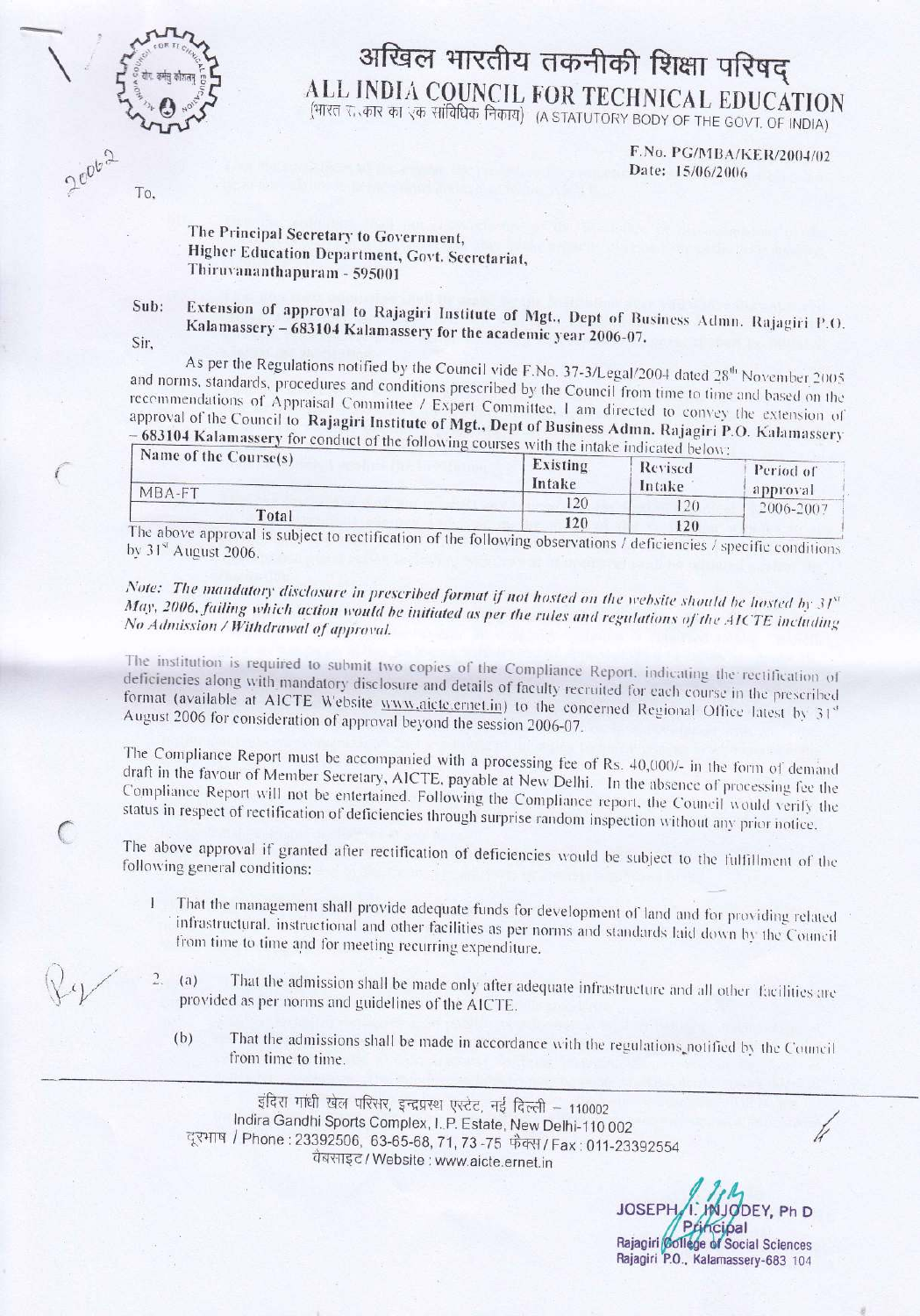## F.No. PG/MBA/KER/2004/02

- That the curriculum of the course, the procedure for evaluation/assessment of students shall  $(c)$ be in accordance with the norms prescribed by the AICTE.
- That the Institution shall not allow closure of the Institution or discontinuation of the  $(d)$ course(s) or start any new course(s) or alter intake capacity of seats without the prior approval of the Council.
- That no excess admission shall be made by the Institution over and above the approved  $(e)$ intake under any circumstances. In case any excess admission is reported to the Council, appropriate penal action including withdrawal of approval shall be initiated against the Institution
- That the institutions shall not have any collaborative arrangements with any Indian  $(p)$ and/ or Foreign Universities for conduct of technical courses other than those approved by AICTE without obtaining prior approval from AICTE. In case any violation is reported to the Council, appropriate penal action including withdrawal of approval shall be initiated against the Institution
- That the Institution shall not conduct any course(s) in the field of technical education in  $(g)$ the same premises/ campus and / or in the name of the Institution without prior permission/ approval of AICTE. In case any violation is reported to the Council, appropriate penal action including withdrawal of approval shall be initiated against the Institution
- The institution shall not conduct any non-technical course(s) in the same premises/  $(h)$ campus under any circumstances. In case any violation is reported to the Council, appropriate penal action including withdrawal of approval shall be initiated against the Institution
- That the institution shall operate only from the approved location, and that the institution shall not  $\overline{3}$ open any off campus study centers/ extension centers directly or in collaboration with any other institution/ university/ organization for the purpose of imparting technical education without obtaining prior approval from the AICTE.
- That the tuition and other fees shall be charged as prescribed by the Competent Authority within the  $\boldsymbol{\Lambda}$ overall criteria prescribed by the Council from time to time. No capitation fee shall be charged from the students/ guardians of students in any form.
- That the accounts of the Institution shall be audited annually by a certified Chartered Accountant and 5 shall be open for inspection by the Council or any body or persons authorized by it.
- That the Director/ Principal and the teaching and other staff shall be selected according to procedures, 6 qualifications and experience prescribed by the Council from time to time and pay scales are as per the norms prescribed by the Council from time to time.
- That the institution shall furnish requisite returns and reports as desired by AICTE in order to  $7\phantom{.}$  $(a)$ ensure proper maintenance of administrative and academic standards.
	- That the technical institution shall publish an information booklet before commencement of  $(b)$ the academic year giving details regarding the institution and courses/ programmes being conducted and details of infrastructural facilities including faculty etc. in the form of mandatory disclosure. The information booklet may be made available to the stakeholders of the technical education on cost basis. The mandatory disclosure information shall be put on the Institution Website. The information shall be revised every year with updated information about all aspects of the institution.

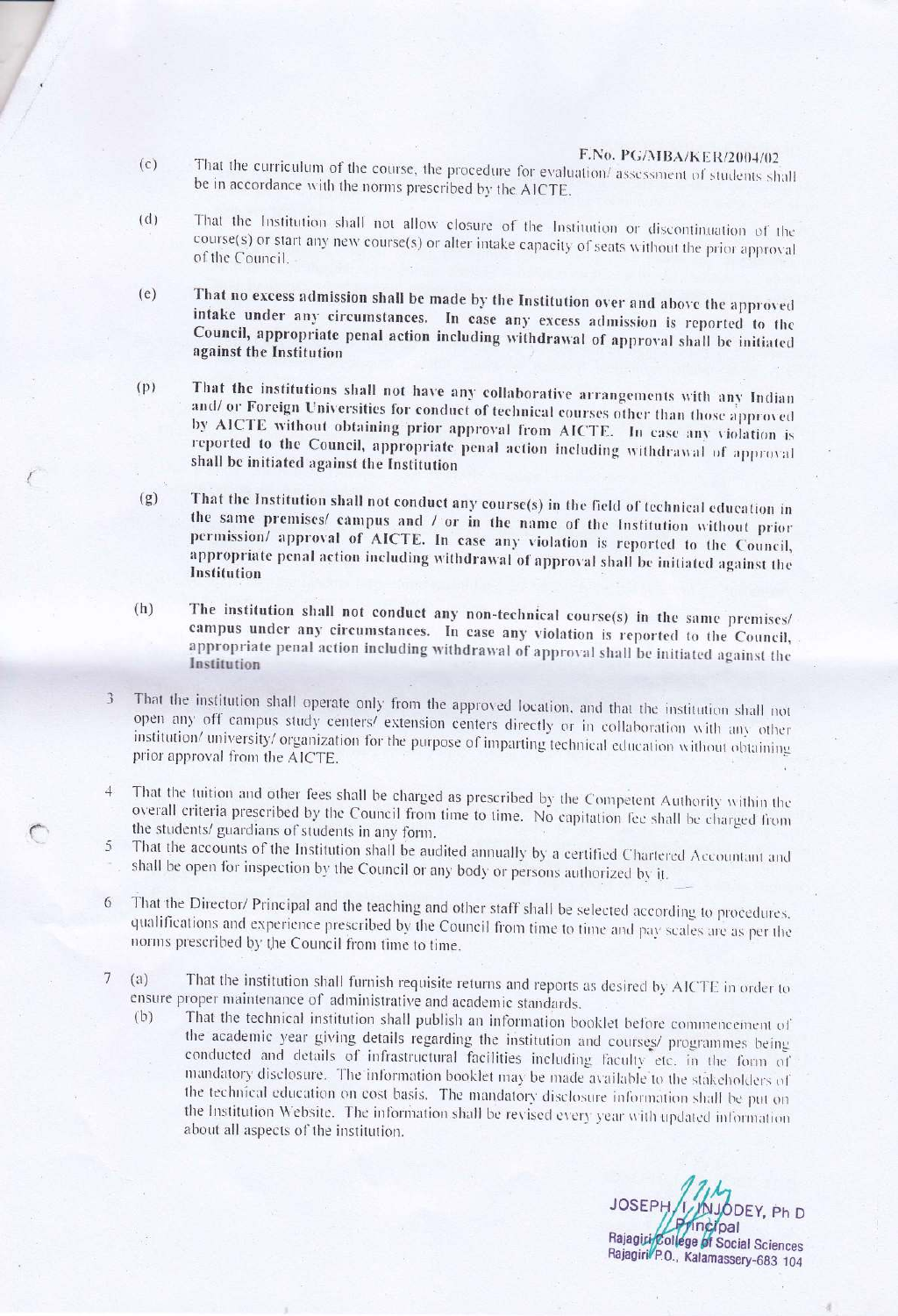## F.No. PG/MBA/KER/2004/02

- That it shall be mandatory for the technical institution to maintain a Website providing the  $(c)$ prescribed information. The Website information must be continuously updated as and when changes take place.
- That a compliance report in the prescribed format along with mandatory disclosures on  $(d)$ fulfillment of the above conditions, shall be submitted each year by the Institution within the time limit prescribed by the Council from time to time i.e.  $31<sup>st</sup>$  August 2006 for the current year.
- That if Technical Institution fails to disclose the information or suppress and/ or misrepresent  $(e)$ the information, appropriate action could be initiated including withdrawal of AICTE approval.
- That all the laboratories, workshops etc, shall be equipped as per the syllabi of the concerned affiliated 8 University and shall be in operational condition before making admissions.
- That a library shall be established with adequate number of titles, books, journals (both Indian & Foreign) etc as per AICTE norms.
- 10 That a computer center with adequate number of terminals, Printers etc. shall be established as per AICTE norms.
- 11 AICTE may carry out random inspections round the year for verifying the status of the Institutions to ensure maintenance of norms and standards.
- 12 That the AICTE may also conduct inspections with or without notifying the dates to verify specific complaints of mis-representation, violation of norms and standards, mal-practices etc.

13 That the Institution by virtue of the approval given by Council shall not automatically become claimant to any grant-in-aid form the Central or State Government.

14 That the Management shall strictly follow further conditions as may be specified by the Council from time to time.

15 In the event of non-compliance by the Rajagiri Institute of Mgt., Dept of Business Admn. Rajagiri P.O. Kalamassery - 683104 Kalamassery with regard to guidelines, norms and conditions prescribed from time to time the Council shall be free to take measures for withdrawal of its approval or recognition, without consideration of any related issues and that all liabilities arising out of such withdrawal would solely be that of Rajagiri Institute of Mgt., Dept of Business Admn. Rajagiri P.O. Kalamassery - 683104 Kalamassery

Yours faithfully.

 $c_{t}$ 

Dr. Rajnish Shrivastava Adviser- UG/PG(M&T)

**JOSEPH** DEY, Ph D Rajagirl College of Social Sciences Rajagiri P.O., Kalamassery-683 104